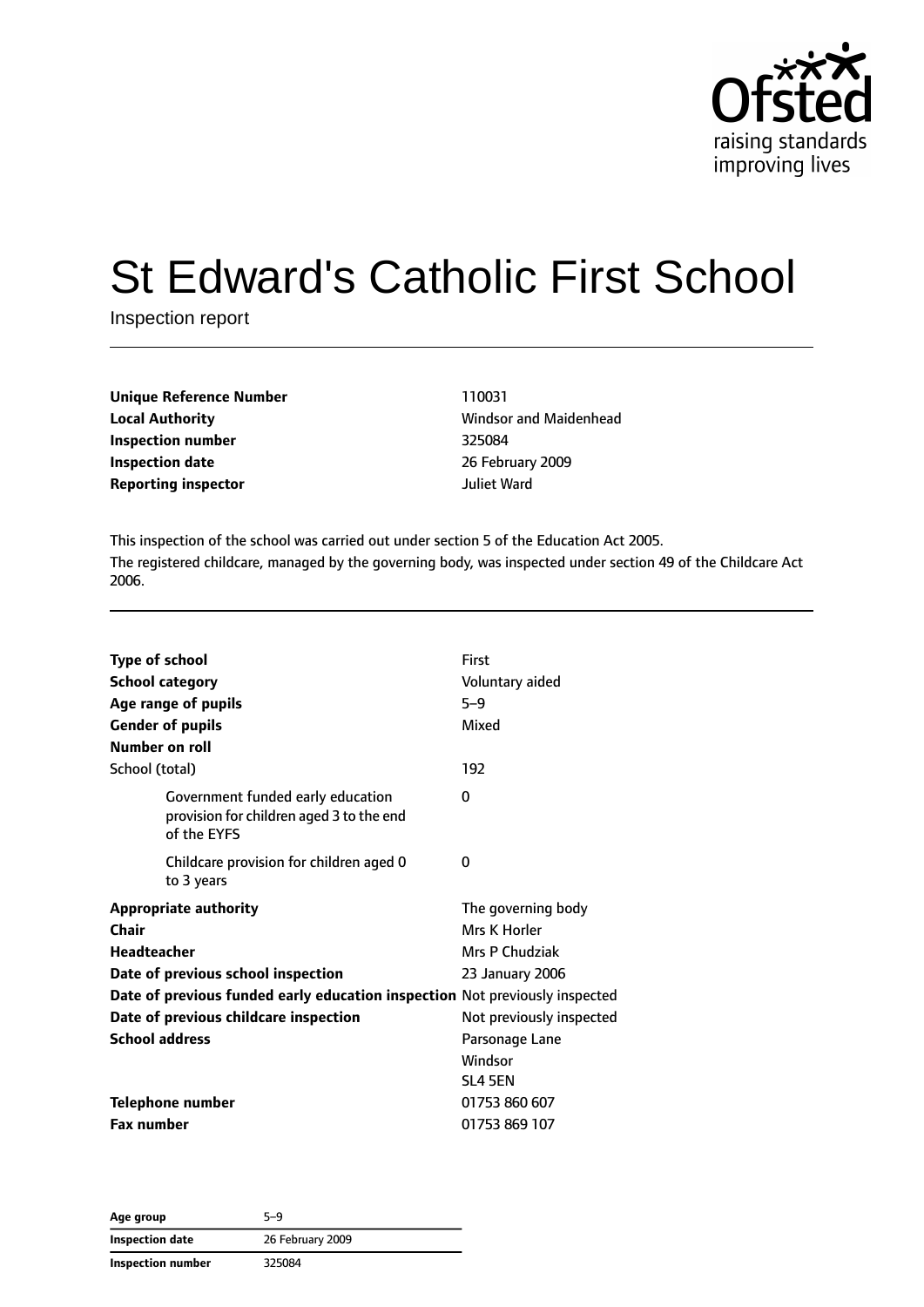.

<sup>©</sup> Crown copyright 2009

Website: www.ofsted.gov.uk

This document may be reproduced in whole or in part for non-commercial educational purposes, provided that the information quoted is reproduced without adaptation and the source and date of publication are stated.

Further copies of this report are obtainable from the school. Under the Education Act 2005, the school must provide a copy of this report free of charge to certain categories of people. A charge not exceeding the full cost of reproduction may be made for any other copies supplied.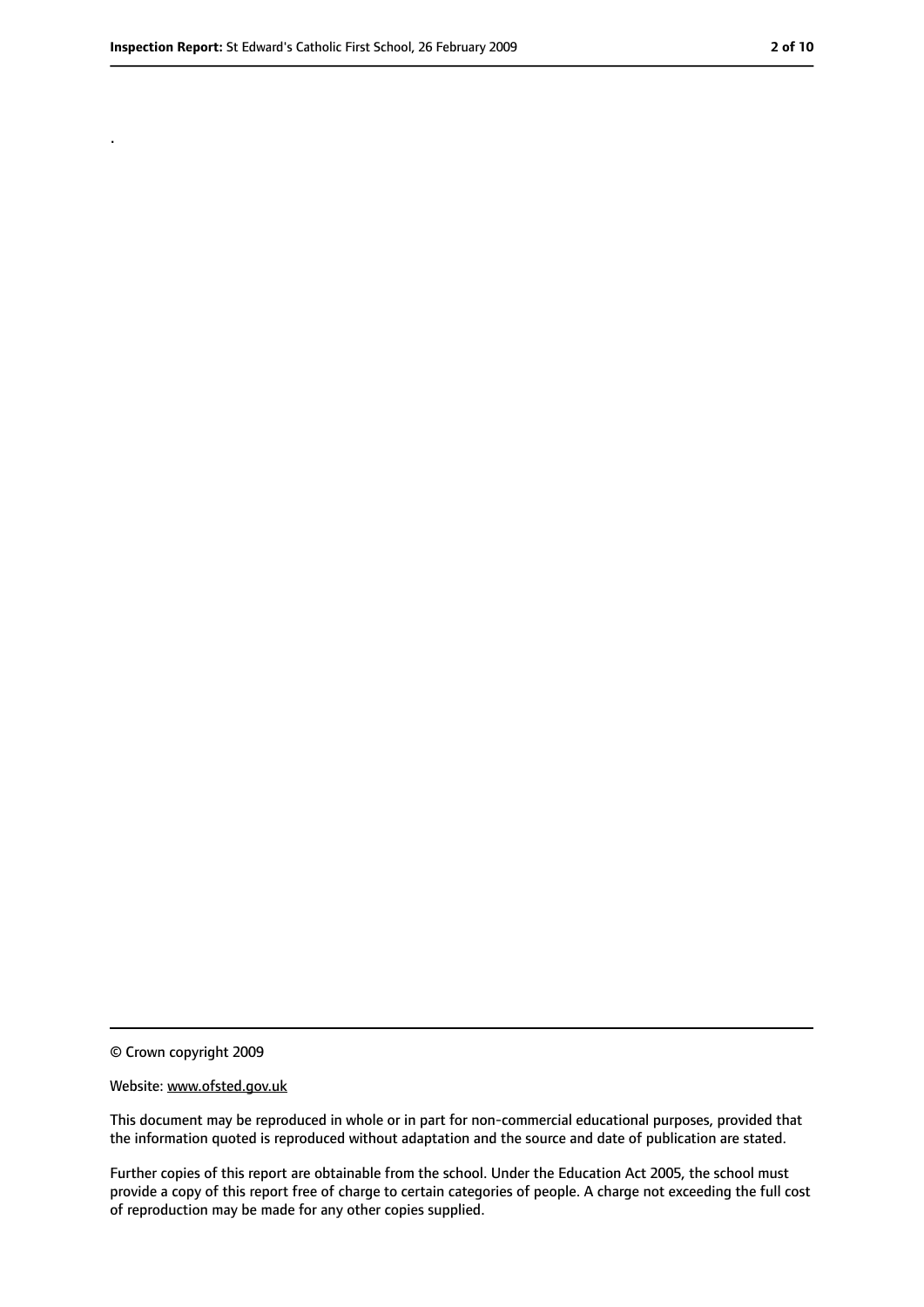# **Introduction**

The inspection was carried out by two Additional Inspectors.

The inspectors evaluated the overall effectiveness of the school and investigated the following issues: how well the school had continued to ensure all the teaching is of the highest quality, and how well sharing the best practice in giving pupils sufficient opportunities to discuss their ideas had deepened their understanding.

The inspectors gathered evidence by jointly observing lessons with senior managers, by having discussions with staff, governors and pupils, scrutinising pupils' work, monitoring of parental questionnaires and the school's records of checks on the quality of its work, and by tracking pupils' progress. Other aspects of the school's work were not investigated in detail, but the inspectors found no evidence to suggest that the school's own assessments, as given by its self-evaluation, were not justified, and these have been included where appropriate in this report.

## **Description of the school**

St Edward's is a popular and oversubscribed Catholic first school in Windsor. The Early Years Foundation Stage comprises one Reception class; pupils join this class in the term they are five. Three quarters of pupils are from White British heritage with a few from other White backgrounds. A minority of pupils come from a wide range of ethnic backgrounds. A small number of pupils speak English as an additional language. Very few are at the early stages of learning English. Considerably fewer pupils than usual have learning difficulties and/or disabilities. The range of difficulties is wide and includes pupils diagnosed with Autistic Spectrum Disorder and specific learning needs. The school draws pupils from a wide area and very few are entitled to free school meals.

### **Key for inspection grades**

| Grade 1 | Outstanding  |
|---------|--------------|
| Grade 2 | Good         |
| Grade 3 | Satisfactory |
| Grade 4 | Inadequate   |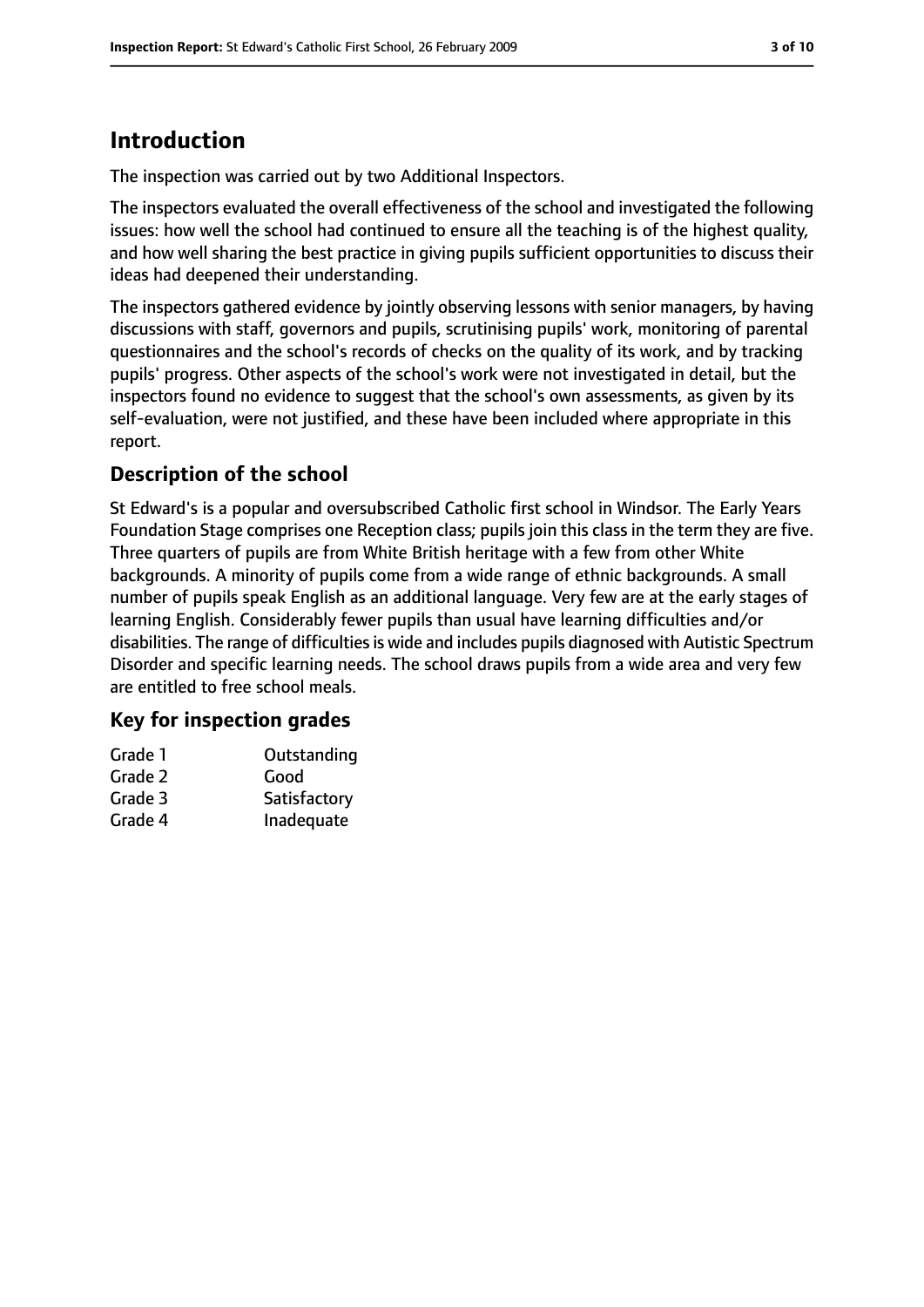## **Overall effectiveness of the school**

#### **Grade: 1**

This is an outstanding school that continues to provide an excellent standard of education and care for its pupils. At its heart lies a clear commitment to Catholic values. Pupils develop very well as individuals because of the school's very strong ethos of respect and care for others. Their personal development and well-being, including spiritual, moral, social and cultural development, are outstanding. Pupils feel safe, welcomed and cared for. Their behaviour is exemplary. They quickly develop in confidence and are eager to learn. As one pupil commented over lunch, 'school is fabulous, we learn so much and have fun with our friends.' Lunchtime is an enjoyable social occasion where pupils chat to their friends over their meal, and discuss whether the food they are eating is healthy or 'healthy plus'! Pupils thoroughly enjoy lessons and other activities, and this is reflected in their very good attendance.

The contribution pupils make to the community is wide-ranging, including raising funds for a number of charities, taking part in local music festivals and hosting events for the elderly. The high level of skills pupils attain, together with their fundraising at fun days and Lenten sales, prepares them well for their future economic well-being. Parents support this preparation very well; Mums and Dads come into school to talk about their jobs, as do other visitors. Parents are overwhelmingly pleased with the school. One parent echoed the written comments made by many in saying, 'This is a superb school which supports my child both educationally and spiritually.'

Outstanding teaching and high-quality support mean that pupils, irrespective of their gender, ethnicity or ability, make excellent progress throughout the school. Standards are considerably above average overall. Pupils do particularly well in reading with an impressive number achieving the higher levels. The school acted swiftly to tackle slightly lower standards in writing by introducing a range of initiatives to improve pupils' performance, with a particular focus on helping pupils to become more confident by making writing more enjoyable. These initiatives are already bearing fruit and standards in writing are rising. The school is well on its way to meeting its challenging targets and prepares its pupils very well for the next stage of their education. This excellent preparation for middle school is endorsed by parents, one of whom wrote, 'This lovely school has prepared my eldest son, who left last year, wonderfully for the next stage of schooling.'

Strong features in the teaching include a wide range of interesting activities, the fast pace of lessons, excellent relationships and very good use of relevant resources such as everyday objects to practise weighing in Year 1, and interactive white boards throughout the school. Because the pupils are given many opportunities to learn through practical activities and discussion with each other, the progress they make accelerates as they move through the school. The excellent focus on developing pupils' skills in articulating the methods they use to set up investigations and solve problems in mathematics and science, has resulted in even higher-quality learning and higher standards since the last inspection. Teaching assistants make a valuable contribution to pupils' learning, by supporting individuals and small groups. Another parent commented, 'My children have been attending the school for the past four years and I have always been impressed with the standard of teaching and the values and behaviours that are taught.'

Vulnerable pupils, including those with learning difficulties and/or disabilities and those learning English as an additional language, are very well supported so that they play a full part in lessons and other activities. Although the school has very good, detailed information on the progress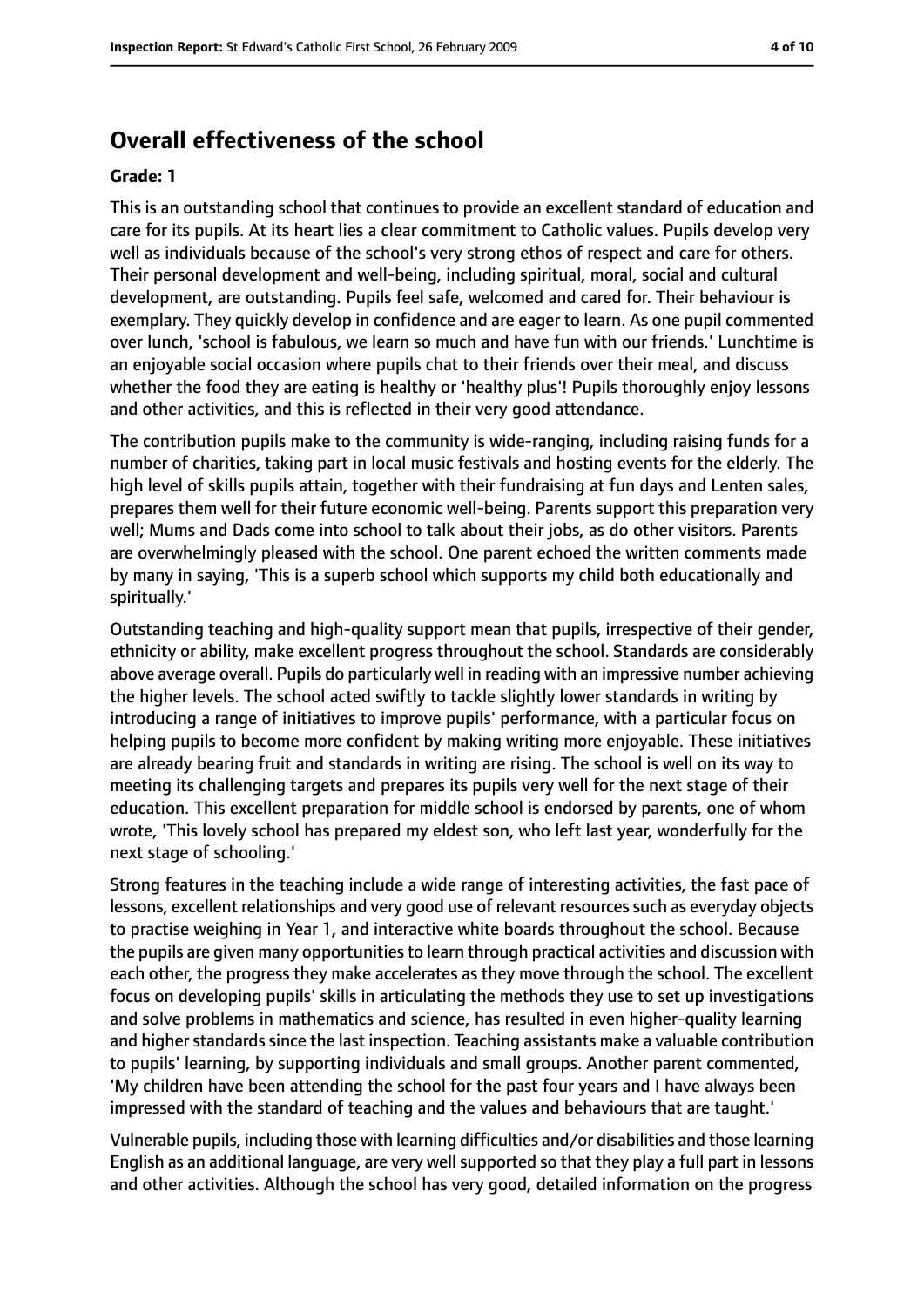made by pupils, there is not a unified record of the progress made by the pupils who are receiving additional support for their special needs. The role of the Inclusion Manager in monitoring the provision is well established, but her role in monitoring the impact of the provision in addressing the pupils' needs is less well developed. There are excellent procedures for child protection. Academic guidance is very good. Pupils' progressistracked closely and they are set challenging learning targets, which they fully understand. These are shared with their parents.

The outstanding curriculum offers an exciting range of experiencesto make learning interesting and relevant. Pupils learn to swim, to speak Spanish and have lots of opportunities to learn to play a musical instrument. Links between subjects are well planned. The school continues to take this work forward by planning an even richer and more imaginative curriculum with an increased focus on subjects other than English, mathematics and science, without losing sight on the basic skills. The wealth of extra-curricular clubs and activities are very well attended and pupils find them most enjoyable, learning new skills such as knitting and playing additional team sports together.

The headteacher, ably supported by the deputy headteacher, provides outstanding leadership. She knows the school's strengths and weaknesses very well and this is evident in the high quality of the school's self-evaluation. The school has very good systems for checking how well it is doing and uses them effectively. Together, senior leaders, governors and all staff form a very effective team who go the extra mile to make sure all pupils, whatever their starting points, are given the best possible start to their education. One parent, of many, wrote, 'This is a superb school with great leadership from the headteacher and her team; we love it here.' The school has an excellent capacity to improve. This is because there is a common sense of purpose and a lack of complacency. The impact of the highly effective leadership is seen in the excellent progress made since the last inspection.

## **Effectiveness of the Early Years Foundation Stage**

### **Grade: 1**

Parents rightly recognise that provision in the Early Years Foundation Stage is excellent. A typical comment was, 'My son started school in January and has come home smiling every day.' Children arrive with skills that are slightly above expectations for their ages. Because of the excellent induction systems and the very strong links with parents, the children grow rapidly in confidence and make very good progress, particularly in their personal and social development and communication and speaking and listening skills. Teaching in the Early Years Foundation Stage is lively and interesting and provides children with very good opportunities to acquire essential skills. The staff make excellent use of role play and drama to develop the children's confidence and extend their vocabulary in an exciting way. As a result, progress in reading, writing and communication is outstanding and they gain a firm basis in the early skills of literacy that prepares them well for more formal learning when they enter Year 1. The Foundation Stage curriculum is lively and interesting and provides children with an exciting range of activities to support the different areas of learning, both indoors and out. Outdoor areas are well used, but require constant supervision as there is no direct access from the classroom. This limits the children's ability to 'free-flow' between indoor and outdoor activities when making independent choices. The school has appropriate plans to improve this provision within the near future.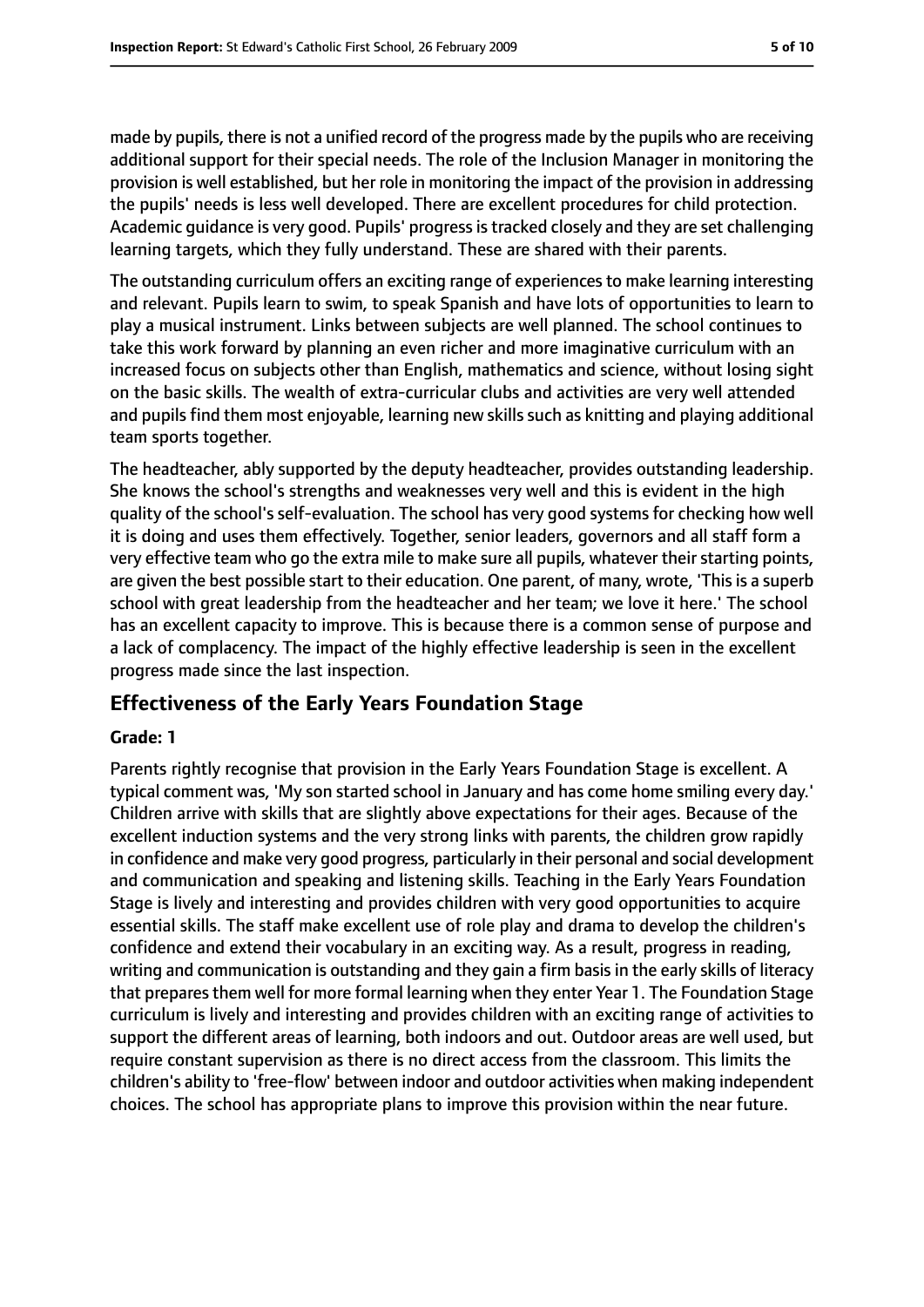## **What the school should do to improve further**

■ Ensure that the progress the pupils with learning difficulties and/or disabilities make and, in particular, the impact of support programmes, are monitored and evaluated by the Inclusion Manager in addition to monitoring by the senior managers.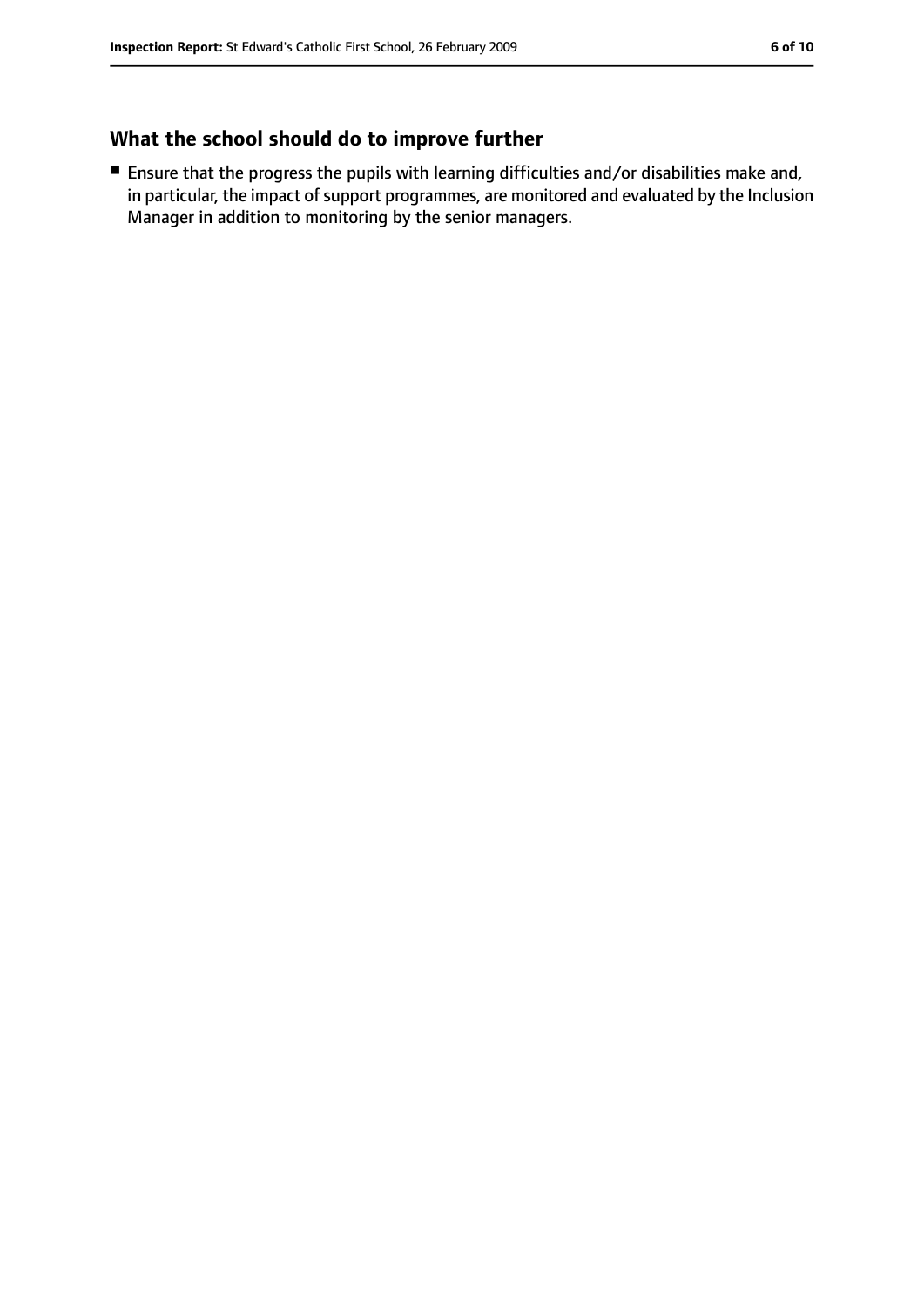**Any complaints about the inspection or the report should be made following the procedures set out in the guidance 'Complaints about school inspection', which is available from Ofsted's website: www.ofsted.gov.uk.**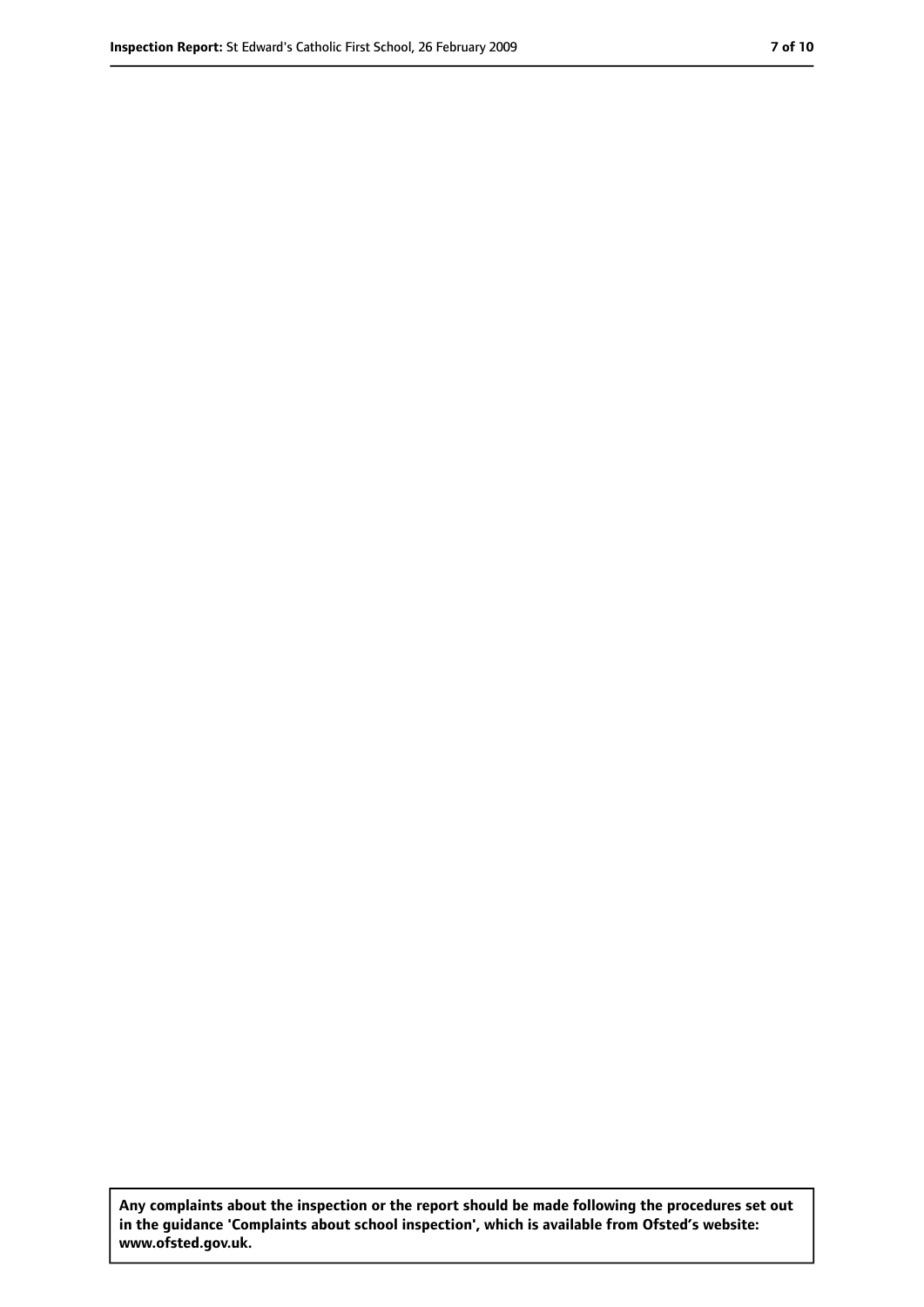# **Inspection judgements**

| Key to judgements: grade 1 is outstanding, grade 2 good, grade 3 satisfactory, and | School  |
|------------------------------------------------------------------------------------|---------|
| arade 4 inadequate                                                                 | Overall |

## **Overall effectiveness**

| How effective, efficient and inclusive is the provision of<br>education, integrated care and any extended services in meeting the<br>needs of learners? |     |
|---------------------------------------------------------------------------------------------------------------------------------------------------------|-----|
| Effective steps have been taken to promote improvement since the last<br>inspection                                                                     | Yes |
| How well does the school work in partnership with others to promote learners'<br>well being?                                                            |     |
| The capacity to make any necessary improvements                                                                                                         |     |

## **Effectiveness of the Early Years Foundation Stage**

| How effective is the provision in meeting the needs of children in the<br>l EYFS?            |  |
|----------------------------------------------------------------------------------------------|--|
| How well do children in the EYFS achieve?                                                    |  |
| How good are the overall personal development and well-being of the children<br>in the EYFS? |  |
| How effectively are children in the EYFS helped to learn and develop?                        |  |
| How effectively is the welfare of children in the EYFS promoted?                             |  |
| How effectively is provision in the EYFS led and managed?                                    |  |

## **Achievement and standards**

| How well do learners achieve?                                                               |  |
|---------------------------------------------------------------------------------------------|--|
| $\vert$ The standards <sup>1</sup> reached by learners                                      |  |
| $\mid$ How well learners make progress, taking account of any significant variations $\mid$ |  |
| between groups of learners                                                                  |  |
| How well learners with learning difficulties and/or disabilities make progress              |  |

<sup>&</sup>lt;sup>1</sup>Grade 1 - Exceptionally and consistently high; Grade 2 - Generally above average with none significantly below average; Grade 3 - Broadly average to below average; Grade 4 - Exceptionally low.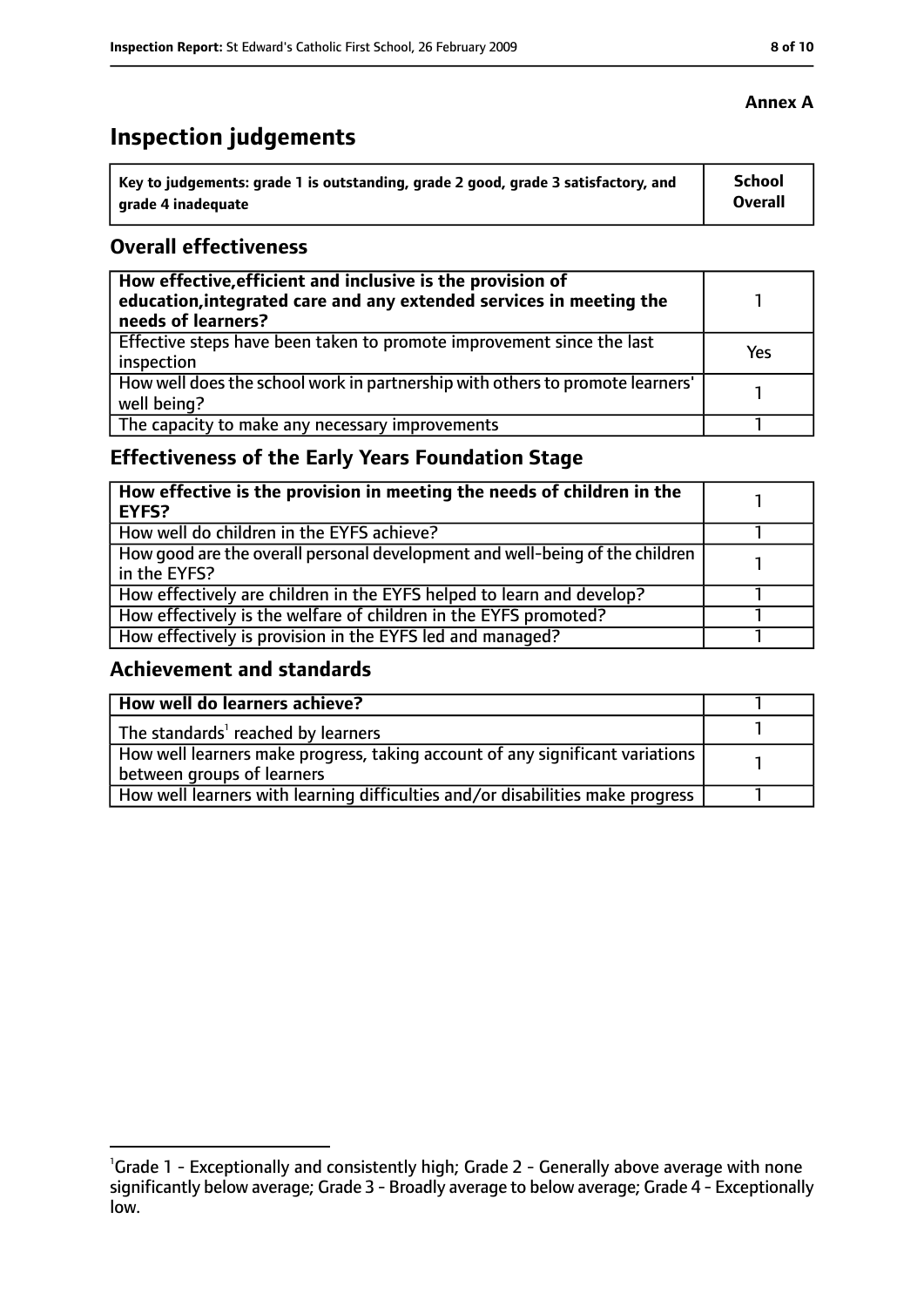## **Personal development and well-being**

| How good are the overall personal development and well-being of the<br>learners?                                 |  |
|------------------------------------------------------------------------------------------------------------------|--|
| The extent of learners' spiritual, moral, social and cultural development                                        |  |
| The extent to which learners adopt healthy lifestyles                                                            |  |
| The extent to which learners adopt safe practices                                                                |  |
| The extent to which learners enjoy their education                                                               |  |
| The attendance of learners                                                                                       |  |
| The behaviour of learners                                                                                        |  |
| The extent to which learners make a positive contribution to the community                                       |  |
| How well learners develop workplace and other skills that will contribute to<br>their future economic well-being |  |

# **The quality of provision**

| How effective are teaching and learning in meeting the full range of<br>learners' needs?              |  |
|-------------------------------------------------------------------------------------------------------|--|
| How well do the curriculum and other activities meet the range of needs and<br>interests of learners? |  |
| How well are learners cared for, quided and supported?                                                |  |

## **Leadership and management**

| How effective are leadership and management in raising achievement<br>and supporting all learners?                                              |            |
|-------------------------------------------------------------------------------------------------------------------------------------------------|------------|
| How effectively leaders and managers at all levels set clear direction leading<br>to improvement and promote high quality of care and education |            |
| How effectively leaders and managers use challenging targets to raise standards                                                                 |            |
| The effectiveness of the school's self-evaluation                                                                                               |            |
| How well equality of opportunity is promoted and discrimination eliminated                                                                      |            |
| How well does the school contribute to community cohesion?                                                                                      |            |
| How effectively and efficiently resources, including staff, are deployed to<br>achieve value for money                                          |            |
| The extent to which governors and other supervisory boards discharge their<br>responsibilities                                                  |            |
| Do procedures for safequarding learners meet current government<br>requirements?                                                                | <b>Yes</b> |
| Does this school require special measures?                                                                                                      | No         |
| Does this school require a notice to improve?                                                                                                   | No         |